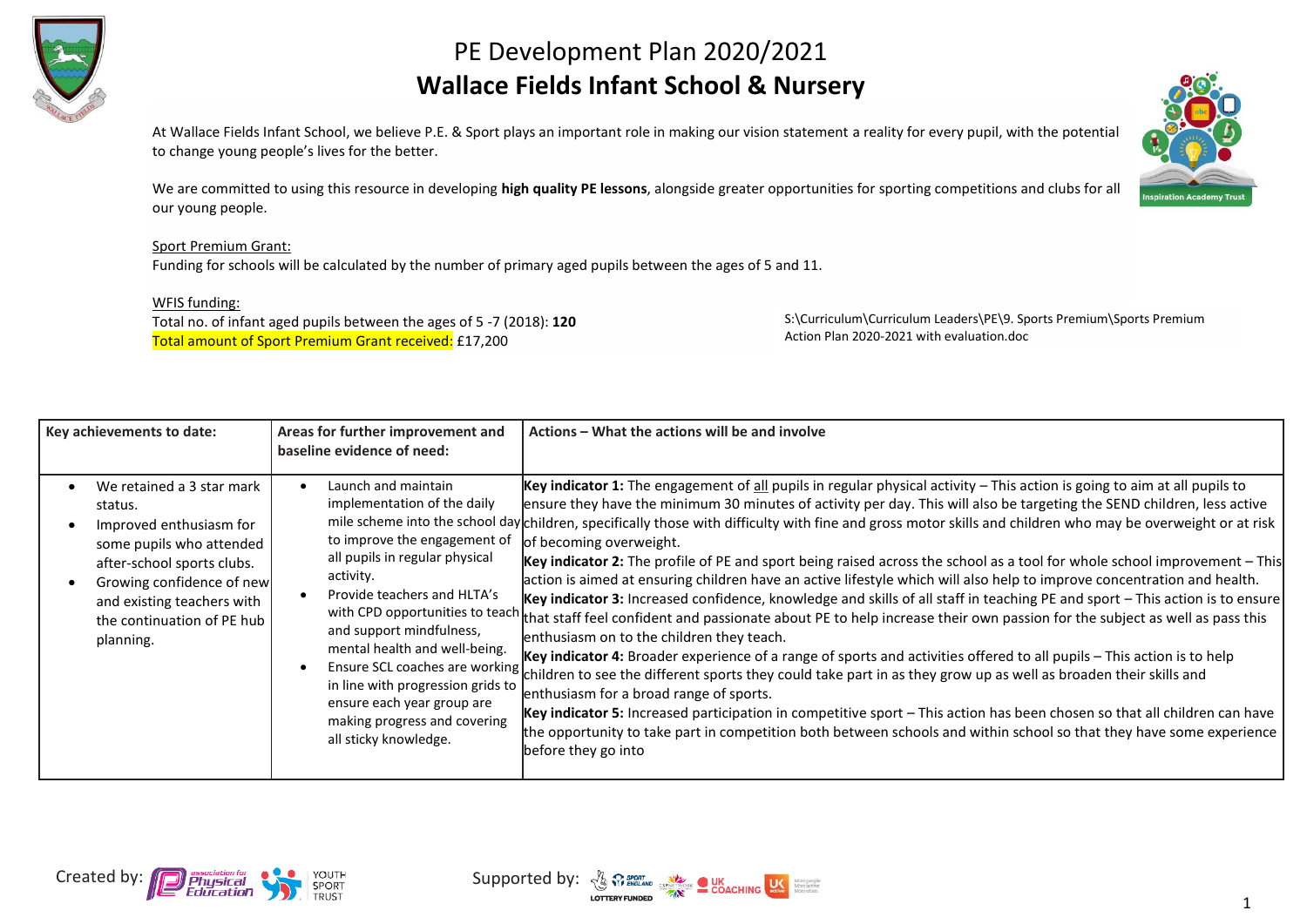| <b>Academic Year:</b><br>2020/2021                                                                                                                                                                                                                                                                 | Total fund allocated: £17,200                                                                                                                                                                                                                                                                                                                                                                                                                                                                                                                                                                                                                                                                                                                                                                                                                                                                                                                                                                                                                                                                                                                                                                                                                                                                                                                                                                                                                                                                                                                                                                                                                    | Date Updated: 6 <sup>th</sup> July 2021                       |                                                                                                                                                                                                                                                                                                                                                                                                                                                                                        |                                                                                                                                                                                                                                                                                                                                                                                                                                                             |                                                                                                                                                                                                                                                                                                                                                                                                                                                                                                                                                                                                                                                                                                                                                                                                                                                                                                                                                                                                              |
|----------------------------------------------------------------------------------------------------------------------------------------------------------------------------------------------------------------------------------------------------------------------------------------------------|--------------------------------------------------------------------------------------------------------------------------------------------------------------------------------------------------------------------------------------------------------------------------------------------------------------------------------------------------------------------------------------------------------------------------------------------------------------------------------------------------------------------------------------------------------------------------------------------------------------------------------------------------------------------------------------------------------------------------------------------------------------------------------------------------------------------------------------------------------------------------------------------------------------------------------------------------------------------------------------------------------------------------------------------------------------------------------------------------------------------------------------------------------------------------------------------------------------------------------------------------------------------------------------------------------------------------------------------------------------------------------------------------------------------------------------------------------------------------------------------------------------------------------------------------------------------------------------------------------------------------------------------------|---------------------------------------------------------------|----------------------------------------------------------------------------------------------------------------------------------------------------------------------------------------------------------------------------------------------------------------------------------------------------------------------------------------------------------------------------------------------------------------------------------------------------------------------------------------|-------------------------------------------------------------------------------------------------------------------------------------------------------------------------------------------------------------------------------------------------------------------------------------------------------------------------------------------------------------------------------------------------------------------------------------------------------------|--------------------------------------------------------------------------------------------------------------------------------------------------------------------------------------------------------------------------------------------------------------------------------------------------------------------------------------------------------------------------------------------------------------------------------------------------------------------------------------------------------------------------------------------------------------------------------------------------------------------------------------------------------------------------------------------------------------------------------------------------------------------------------------------------------------------------------------------------------------------------------------------------------------------------------------------------------------------------------------------------------------|
| School focus with<br>clarity on intended<br>impact on pupils:<br>Ensure all children<br>participate in daily<br>activity to improve<br>concentration<br>throughout the<br>school day.<br>Encourage children<br>who are less active<br>land who have low<br>self-esteem to<br>participate in sport. | Key indicator 1: The engagement of all pupils in regular physical activity - Chief Medical Officer guidelines recommend that primary school children<br>undertake at least 30 minutes of physical activity a day in school<br>Actions to achieve/ Steps to Success:<br>TR to organise a 'launch day' for the daily mile in order<br>to raise its profile across the school.<br>TR to organise timings for each class to participate in<br>$\bullet$<br>daily mile on playground with teachers. Ensure this is up<br>and running by the end of Autumn 1.<br>When daily mile is not suitable (weather conditions), TR $\vdash$<br>$\bullet$<br>to speak to JH and NM about using the 5 a day scheme.<br>Provide teachers with 5 a day login that they can use<br>$\bullet$<br>each day with children.<br>HLTA's to lead on reintroducing Boccia Club each lunch<br>time. HLTA's to keep a record of children participating<br>for monitoring impact.<br>TR to liaise with HW about leading training for HLTA's in<br>providing this club.<br>Teachers to provide TR with list of new children who<br>$\bullet$<br>they would like to see join in with Boccia club.<br>AT's to continue running playtime activities and ensure<br>$\bullet$<br>they remain high quality and a variety of games are<br>available for children.<br>Play time pals to assist AT's running these outside<br>$\bullet$<br>games (e.g. getting out and putting away activities).<br>HLTA's to devise timetable of lunch time games with<br>$\bullet$<br>ATs. HLTA's to source activities needed.<br>Resources to be purchased to assist AT's with lunch time<br>$\bullet$ | Funding<br>allocated:<br>£500<br>£500<br>£400<br>£450<br>£600 | Evidence:<br>Observations of<br>daily mile taking<br>place.<br>Pupil and teacher<br>voice at the end of<br>Autumn 2 to<br>identify the impact<br>that the daily mile<br>is having on<br>children.<br>Teacher survey on<br>the impact and<br>usage of 5 a day in<br>their class and<br>impact it's having<br>on children.<br>Pupil voice at end<br>of Autumn 2 to<br>identify impact of<br>Boccia.<br>HLTA's to observe<br>SCL to ensure extra<br>PE activities are<br>taking place for | <b>Success Criteria</b><br>a longer distance or<br>complete the mile in a<br>shorter time over the<br>course of the year<br>demonstrating<br>improved levels of<br>fitness.<br>Boccia will speak<br>positively about the<br>game<br>demonstrating raised<br>self-esteem.<br>With structured games<br>at play times and lunch<br>times, teachers will<br>report that children<br>come back in from<br>and ready to learn.<br>Playtime pals<br>will feel more | Percentage of total allocation:<br>35%<br>Sustainability and suggested next<br>steps:<br>Children are able to run Daily Mile has been successfully<br>implemented into the school day in all<br>year groups. Monitoring by the PE<br>lead shows that all children are<br>participating in daily exercise.<br>Pupil voice:<br>Reception $-$ ' I get less tired doing the<br>Daily Mile now!'<br>Children participating in Year $1 - 'My$ heart beats rally fast<br>when I run for that long! I am getting<br>faster though.'<br>Year $2 - 1$ know it is important to<br>exercise everyday so the Daily Mile<br>makes sure I do!'<br>Next step: Wellbeing faculty to ensure<br>that the Daily Mile continues to take<br>place across the school in the next<br>academic year.<br>playtimes more focused The PE scheme, 'GetSet4pe', has<br>short, 10 minute indoor active<br>sessions that can be used instead of<br>supporting these games the Daily Mile if the weather<br>conditions do not permit. PE lead |
|                                                                                                                                                                                                                                                                                                    | games.<br>TR to gain list from T's of children who would benefit<br>$\bullet$<br>from extra PE activities (gross motor, team work etc).<br>SCL coaches will then deliver extra session at playtimes<br>for those identified children.                                                                                                                                                                                                                                                                                                                                                                                                                                                                                                                                                                                                                                                                                                                                                                                                                                                                                                                                                                                                                                                                                                                                                                                                                                                                                                                                                                                                            | £2000                                                         | identified children.                                                                                                                                                                                                                                                                                                                                                                                                                                                                   | empowered as leaders<br>of the school.<br>Gross motor skills will<br>be improved in childrer<br>who receive extra PE<br>sessions from SCL                                                                                                                                                                                                                                                                                                                   | shared this with teachers at staff<br>during a summer term staff training<br>session.<br>Next step: Well-being faculty to email<br>the link to this section out to class<br>teachers to ensure they are aware of                                                                                                                                                                                                                                                                                                                                                                                                                                                                                                                                                                                                                                                                                                                                                                                             |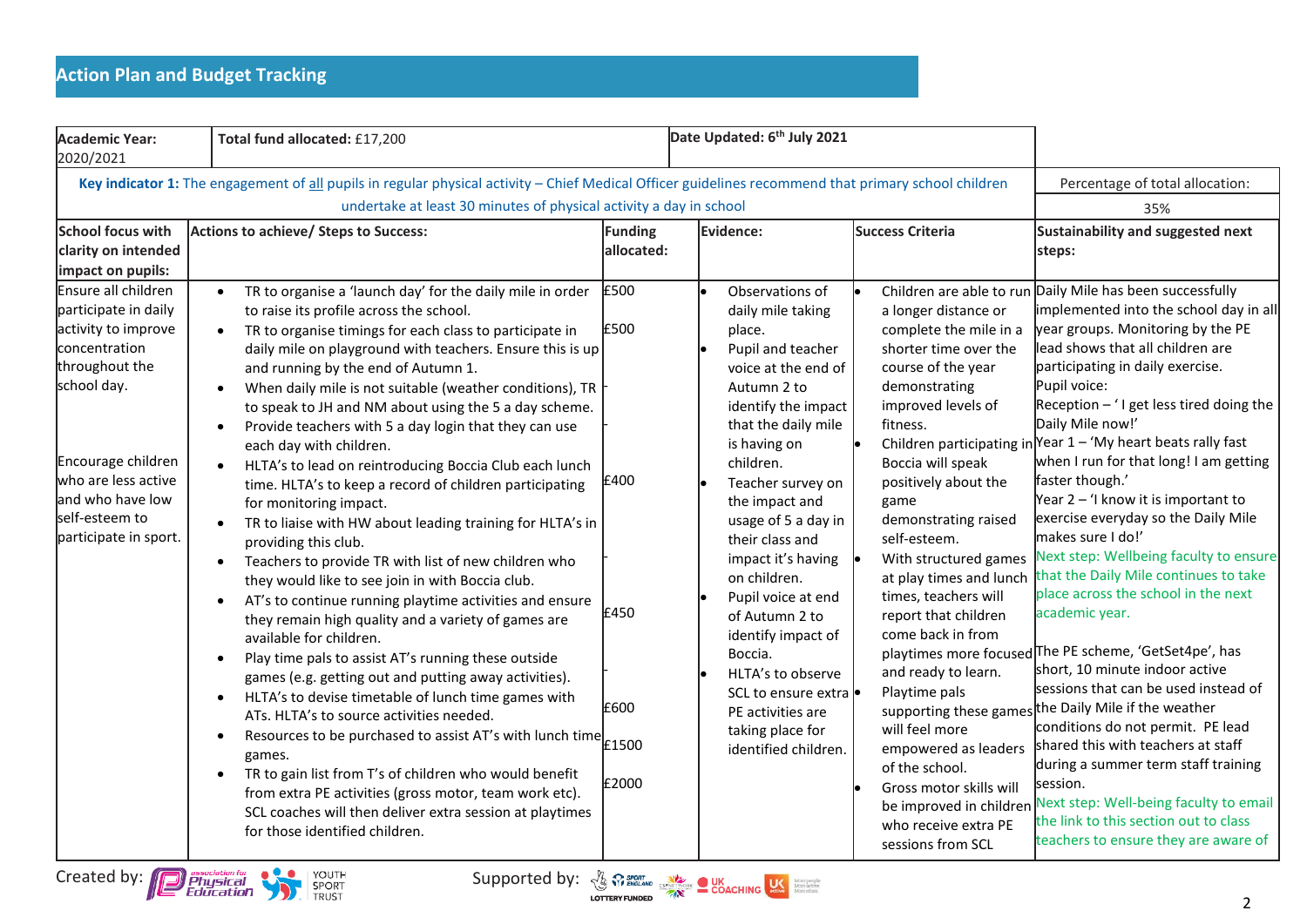|  |  | coaches. | this resource bank.                                                                                                                                                                                                                                                                                                                                                                                                                                                                                                                                                                                                                    |
|--|--|----------|----------------------------------------------------------------------------------------------------------------------------------------------------------------------------------------------------------------------------------------------------------------------------------------------------------------------------------------------------------------------------------------------------------------------------------------------------------------------------------------------------------------------------------------------------------------------------------------------------------------------------------------|
|  |  |          | This year, due to COVID 19<br>restrictions, playtimes have been<br>running differently with reduced<br>staffing and so Boccia has been<br>unable to happen successfully.<br>Next step: Well-being faculty to<br>discuss Boccia implementation with<br>identified assistant teacher. Ensure<br>the equipment is still available and<br>train a range of staff so they can                                                                                                                                                                                                                                                               |
|  |  |          | support children to participate<br>regularly.                                                                                                                                                                                                                                                                                                                                                                                                                                                                                                                                                                                          |
|  |  |          | Children have enjoyed having a range<br>of resources to play with and use at<br>playtimes/lunchtimes. Observation by<br>the PE lead and discussion with staff<br>has demonstrated thatwe are seeing<br>children being active when outside<br>the classroom. Assistant Teachers<br>have commented on how the<br>playtime equipment has helped to<br>ensure majority of children remain<br>engaged in a physical activity of some<br>sort.<br>Next step: When playtimes are back<br>to being Key Stage groups, Assistant<br>Teachers to begin running playtime<br>activities and ensure a variety of<br>games are available to children. |
|  |  |          | Ensure that the playtime equipment<br>available is of a high standard to<br>continue the positive effects this has<br>had.                                                                                                                                                                                                                                                                                                                                                                                                                                                                                                             |
|  |  |          | PE coaches to continue to deliver<br>extra sessions to support specific<br>children's skill development. (gross<br>motor, team work, etc.) Well-being<br>faculty to ensure that these are of                                                                                                                                                                                                                                                                                                                                                                                                                                           |

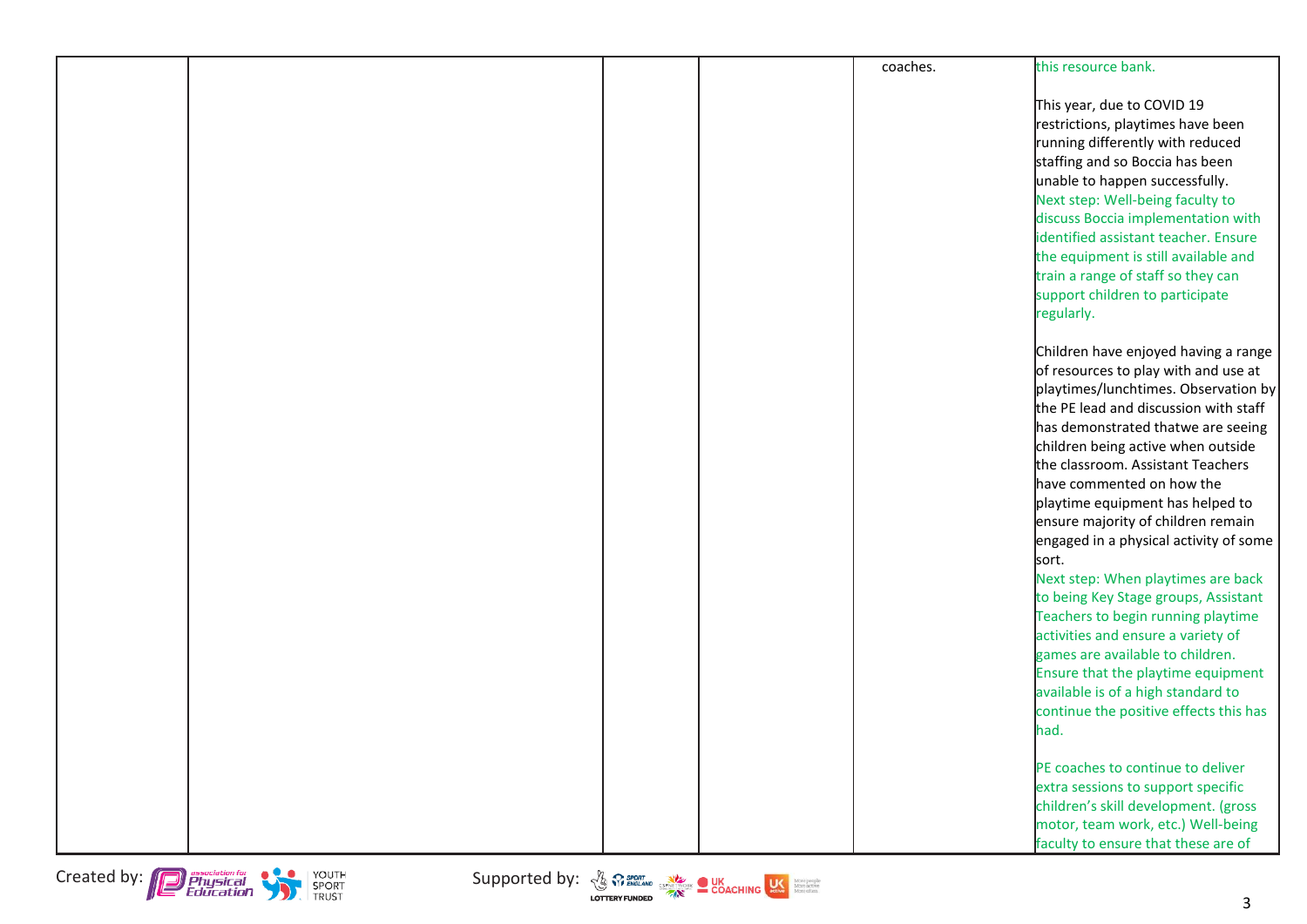|                                                                                                                                     |                                                                                                                                                                                                                                                                                                                                                                                                                                                                                                                                                                                                                                                                                                                                                                                                                                                                                                                                                                                                                                                                              |                                      |                                                                                                                                                                                                                                                                                                                                           |                                                                                                                                                                                                                                                                                                                                                                                                                                     | high-quality and that they are<br>targeted to the individual needs of<br>the children.                                                                                                                                                                                                                                                                                                                                                                                                                                                                                                                                                                                                                                                                                                                                                                                                                                                                                                                                                                                                                                                                                                                                                     |
|-------------------------------------------------------------------------------------------------------------------------------------|------------------------------------------------------------------------------------------------------------------------------------------------------------------------------------------------------------------------------------------------------------------------------------------------------------------------------------------------------------------------------------------------------------------------------------------------------------------------------------------------------------------------------------------------------------------------------------------------------------------------------------------------------------------------------------------------------------------------------------------------------------------------------------------------------------------------------------------------------------------------------------------------------------------------------------------------------------------------------------------------------------------------------------------------------------------------------|--------------------------------------|-------------------------------------------------------------------------------------------------------------------------------------------------------------------------------------------------------------------------------------------------------------------------------------------------------------------------------------------|-------------------------------------------------------------------------------------------------------------------------------------------------------------------------------------------------------------------------------------------------------------------------------------------------------------------------------------------------------------------------------------------------------------------------------------|--------------------------------------------------------------------------------------------------------------------------------------------------------------------------------------------------------------------------------------------------------------------------------------------------------------------------------------------------------------------------------------------------------------------------------------------------------------------------------------------------------------------------------------------------------------------------------------------------------------------------------------------------------------------------------------------------------------------------------------------------------------------------------------------------------------------------------------------------------------------------------------------------------------------------------------------------------------------------------------------------------------------------------------------------------------------------------------------------------------------------------------------------------------------------------------------------------------------------------------------|
|                                                                                                                                     | Key indicator 2: The profile of PE and sport being raised across the school as a tool for whole school improvement                                                                                                                                                                                                                                                                                                                                                                                                                                                                                                                                                                                                                                                                                                                                                                                                                                                                                                                                                           |                                      |                                                                                                                                                                                                                                                                                                                                           |                                                                                                                                                                                                                                                                                                                                                                                                                                     | Percentage of total allocation:                                                                                                                                                                                                                                                                                                                                                                                                                                                                                                                                                                                                                                                                                                                                                                                                                                                                                                                                                                                                                                                                                                                                                                                                            |
|                                                                                                                                     |                                                                                                                                                                                                                                                                                                                                                                                                                                                                                                                                                                                                                                                                                                                                                                                                                                                                                                                                                                                                                                                                              |                                      |                                                                                                                                                                                                                                                                                                                                           |                                                                                                                                                                                                                                                                                                                                                                                                                                     | 8%                                                                                                                                                                                                                                                                                                                                                                                                                                                                                                                                                                                                                                                                                                                                                                                                                                                                                                                                                                                                                                                                                                                                                                                                                                         |
| <b>School focus with</b><br>clarity on intended<br>impact on pupils:                                                                | Actions to achieve:                                                                                                                                                                                                                                                                                                                                                                                                                                                                                                                                                                                                                                                                                                                                                                                                                                                                                                                                                                                                                                                          | <b>Funding</b><br>allocated:         | <b>Evidence:</b>                                                                                                                                                                                                                                                                                                                          | <b>Success Criteria:</b>                                                                                                                                                                                                                                                                                                                                                                                                            | <b>Sustainability and suggested next</b><br>steps:                                                                                                                                                                                                                                                                                                                                                                                                                                                                                                                                                                                                                                                                                                                                                                                                                                                                                                                                                                                                                                                                                                                                                                                         |
| Raising the profile<br>of PE for all children<br>with a focus on<br>mindfulness and<br>improving mental<br>health and<br>wellbeing. | TR to investigate Active Learn. Complete two week free £200<br>trial and discuss moving forwards.<br>Teachers to ensure the LO and success criteria for their $\vert$ £150<br>le.<br>PE lesson is written on PE board in hall and shared with<br>children.<br>Teachers to ensure trainers are worn when teaching any<br>PE lesson.<br>Around the World Assembly to celebrate National<br>Sports Week (to be led by TR) - 21st-24 <sup>th</sup> June 2021.<br>During RS's Friday assembly, outside sports<br>achievements (WFIS has talent) to be shared and<br>celebrated - link to daily mile.<br>Daily mile achievements to be shared in the newsletter<br>so that it is of a high profile and parents are aware it is<br>happening.<br>TR to organise 'Mindful Minis' workshop for Autumn 1.<br>T's to evidence once a half term in topic books to show<br>the new curriculum coverage. This should be a<br>photo/QR code and a context sticker about what they<br>have been learning that half term. TR to email teachers<br>at the start of Autumn 1 to highlight this. | £100<br>£100<br>£100<br>£200<br>£500 | • Observations of PE<br>lessons to ensure<br>staff members are<br>wearing trainers<br>when teaching PE.<br>• Observations of PE<br>lessons to ensure LO<br>and success criteria<br>is being used and<br>shared with the<br>children.<br>• Newsletter daily<br>mile celebrations<br>· Pupil voice about<br>Mindful Minis.<br>· Book looks. | • Children will feel more<br>knowledgeable about the<br>and their use of key<br>a result of receiving the<br>learning objectives each<br>lesson. This will be<br>sessions with TR on PE<br>lessons.<br>• Children will have more<br>strategies to use when<br>feeling anxious and thus<br>mental health and<br>wellbeing will improve due<br>to the workshop with<br>Mindful Minis.<br>apparent from the<br>children's topic books. | Lesson observations have made it<br>apparent that teachers are now<br>skills they are learning in PE ensuring they write the LO and<br>success criteria up on the board in the<br>vocabulary will improve, as hall (when PE is taking place inside).<br>The LO is shared with the children to<br>ensure they are aware of the focus.<br>Next step: This must continue next<br>reflected during pupil voice year. The LO and SC is listed on every<br>lesson plan from GetSet4PE. Well-<br>being faculty to remind staff and<br>monitor.<br>Following teacher voice, it was agreed<br>by SLT that teachers can and should<br>wear PE appropriate clothing and<br>footwear when teaching PE lessons.<br>Following further observations, it is<br>• Curriculum coverage will be clear that teachers are doing so<br>weekly and are happy with this<br>change.<br>'It makes a huge difference being able<br>to wear sportswear when teaching<br>PE. It makes it easier to demonstrate<br>what we are learning.' $-EC$<br>The Mindful Minis workshop was a<br>success. Pupil voice evidence (taken<br>from action and impact statement Jan<br>2021):<br>Year 1-I liked the 'snake' breathing.<br>That is what I like to do when I get<br>cross. |

4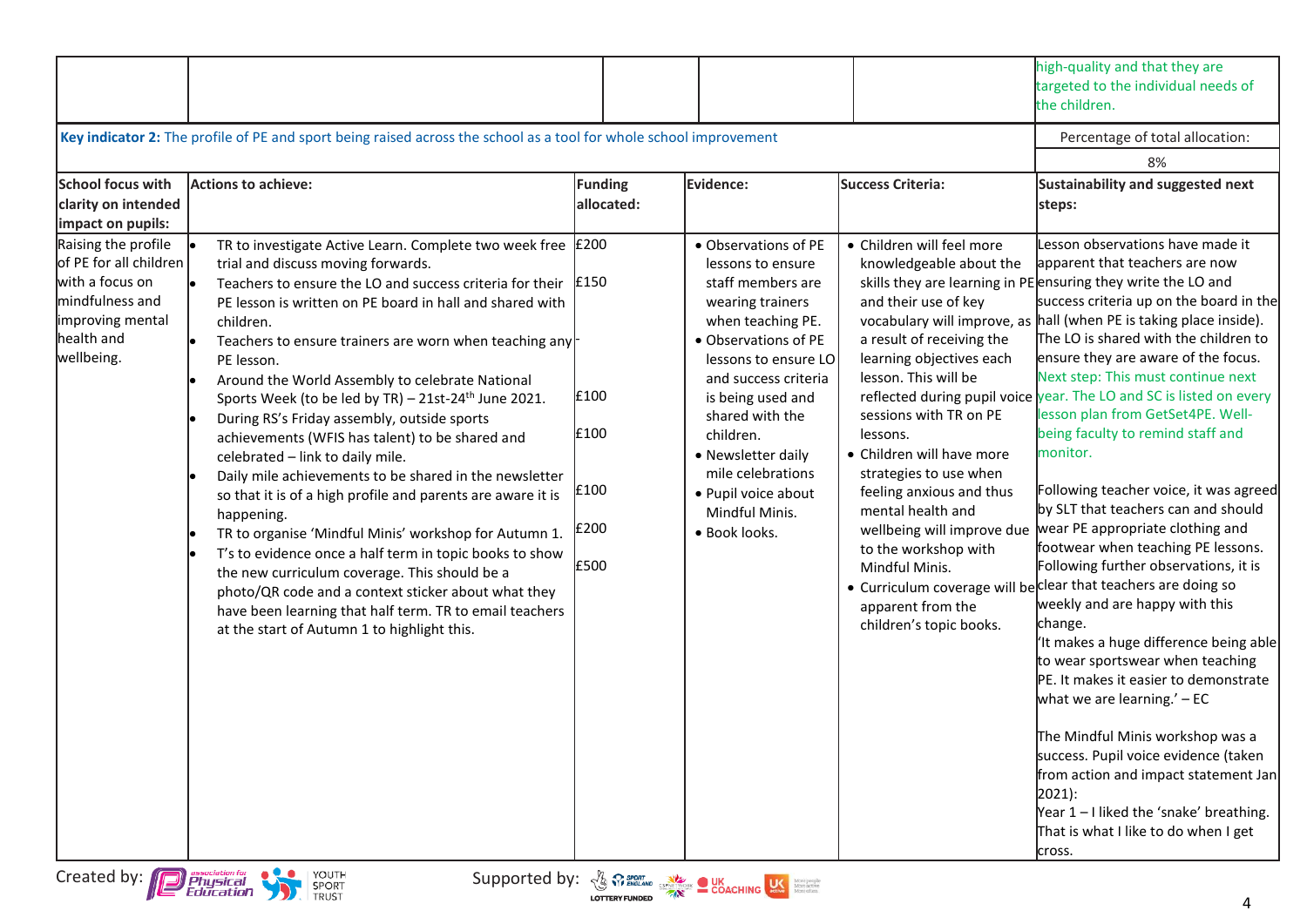|  |  | Reception $-1$ was sleepy when we<br>were lying down. I felt nice.<br>Year 2 - Doing yoga makes me feel<br>really calm and relaxed. I could do<br>this when I feel too busy.<br>Next step: The well-being faculty will<br>be looking into having further<br>involvement with this company over<br>the next academic year. |
|--|--|---------------------------------------------------------------------------------------------------------------------------------------------------------------------------------------------------------------------------------------------------------------------------------------------------------------------------|
|  |  | Teachers are beginning to provide<br>evidence of PE learning in journals<br>Next step: Wellbeing faculty to<br>ensure reminders are sent out to<br>class teachers each half term next<br>academic year.                                                                                                                   |

| Key indicator 3: Increased confidence, knowledge and skills of all staff in teaching PE and sport                   | Percentage of total allocation:                                                                                                                                                                                                                                                                                                                                                                                                                                                                                                                                                                                                                                                                                                                                                               |                                                 |                                                                         |                                                                                                                                                                                                                   |                                                                                                                                                                                                                                                                                                                                                                                                                                                                                                                                                                                                                                    |
|---------------------------------------------------------------------------------------------------------------------|-----------------------------------------------------------------------------------------------------------------------------------------------------------------------------------------------------------------------------------------------------------------------------------------------------------------------------------------------------------------------------------------------------------------------------------------------------------------------------------------------------------------------------------------------------------------------------------------------------------------------------------------------------------------------------------------------------------------------------------------------------------------------------------------------|-------------------------------------------------|-------------------------------------------------------------------------|-------------------------------------------------------------------------------------------------------------------------------------------------------------------------------------------------------------------|------------------------------------------------------------------------------------------------------------------------------------------------------------------------------------------------------------------------------------------------------------------------------------------------------------------------------------------------------------------------------------------------------------------------------------------------------------------------------------------------------------------------------------------------------------------------------------------------------------------------------------|
|                                                                                                                     | 47%                                                                                                                                                                                                                                                                                                                                                                                                                                                                                                                                                                                                                                                                                                                                                                                           |                                                 |                                                                         |                                                                                                                                                                                                                   |                                                                                                                                                                                                                                                                                                                                                                                                                                                                                                                                                                                                                                    |
| <b>School focus with</b><br>clarity on intended<br>impact on pupils:                                                | <b>Actions to achieve:</b>                                                                                                                                                                                                                                                                                                                                                                                                                                                                                                                                                                                                                                                                                                                                                                    | Funding<br>allocated:                           | <b>Evidence:</b>                                                        | <b>Success Criteria:</b>                                                                                                                                                                                          | Sustainability and suggested next<br>steps:                                                                                                                                                                                                                                                                                                                                                                                                                                                                                                                                                                                        |
| Improved quality of<br>children's physical<br>leducation in KS1 to<br>ensure they are<br>confident and<br>competent | Teachers to observe SCL qualfied sports coaches once<br>each half term to support their own confidence in<br>teaching PE lessons - TR to email teachers at the start<br>of Autumn 1 to emphasise this.<br>TR to ensure all T's observation forms are collected<br>before October half term.<br>TR to attend CPD courses each term through Active<br>Surrey. TR will then feedback any important training<br>points to class teachers.<br>TR to email T's a staff voice form to identify gaps for<br>CPD support at the start of Autumn 1.<br>TR to use Active Surrey website to book T's and HLTA's<br>onto courses to support their CPD - link to the staff<br>voice form as previously stated.<br>PhysiFUN INSET training to be provided to all staff to<br>support lunch time supervisers. | £6,150<br>£100<br>£600<br>£100<br>£200<br>£1000 | • Teachers SCL<br>• Staff voice<br>questionnaire.<br>• CPD course dates | Teachers will feel more<br>observations forms. confident teaching PE<br>lessons after observing<br>professional coaches<br>teaching PE.<br>Teachers and HLTA's will<br>feel more knowledgeable<br>of CPD courses. | Due to the impact of the Spring<br>lockdown, teachers have had fewer<br>opportunities to observe SCL,<br>however, all teachers had at least 3<br>opportunities. Chargeable sports<br>coaches attended weekly in 20-21<br>Next step: This will be a key focus<br>when leading PE as a result area come 21/22 in order to support<br>staff development. We are looking at<br>ways to strengthen further the<br>expertise of our sports coaches in the<br>next academic year.<br>IPE lead has secured a new PE<br>planning scheme, 'GetSet4PE'. All<br>staff had successful training so we are<br>ready for successful implementation |
| Created by:                                                                                                         | YOUTH<br>Supported by: $\sqrt{\frac{1}{9}}$ $\sqrt{3}$ sport contains COACHING COACHING<br>SPORT<br><b>TRUST</b>                                                                                                                                                                                                                                                                                                                                                                                                                                                                                                                                                                                                                                                                              |                                                 | More active<br>More often                                               |                                                                                                                                                                                                                   |                                                                                                                                                                                                                                                                                                                                                                                                                                                                                                                                                                                                                                    |

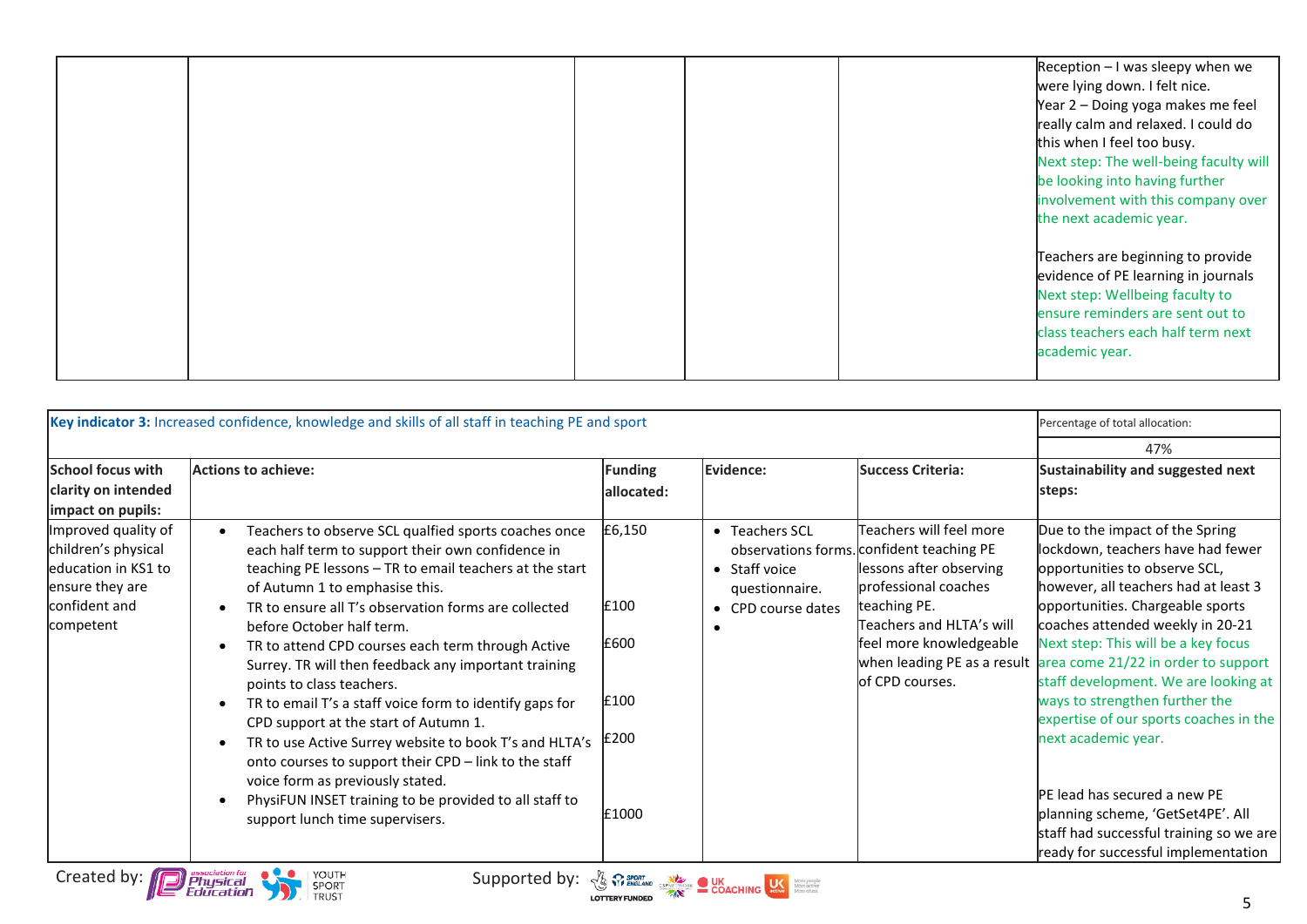|                                                                                      | Key indicator 4: Broader experience of a range of sports and activities offered to all pupils                                                                                                                                                                                                                                                                   |                              |                                                                                                                                   |                                                                                                  | September 2022.<br>Due to COVID 19, playtime<br>supervisors have not had training as<br>playtimes are being held in a different<br>way to usual.<br>Next step: Well-being faculty to<br>arrange training for lunchtime staff<br>using the GetSet4PE resources in the<br>next academic year.<br>Percentage of total allocation:                                                                                                                                                                                                                                                                                    |
|--------------------------------------------------------------------------------------|-----------------------------------------------------------------------------------------------------------------------------------------------------------------------------------------------------------------------------------------------------------------------------------------------------------------------------------------------------------------|------------------------------|-----------------------------------------------------------------------------------------------------------------------------------|--------------------------------------------------------------------------------------------------|-------------------------------------------------------------------------------------------------------------------------------------------------------------------------------------------------------------------------------------------------------------------------------------------------------------------------------------------------------------------------------------------------------------------------------------------------------------------------------------------------------------------------------------------------------------------------------------------------------------------|
|                                                                                      |                                                                                                                                                                                                                                                                                                                                                                 |                              |                                                                                                                                   |                                                                                                  | 8%                                                                                                                                                                                                                                                                                                                                                                                                                                                                                                                                                                                                                |
| School focus with<br>clarity on intended<br>impact on pupils:                        | <b>Actions to achieve:</b>                                                                                                                                                                                                                                                                                                                                      | <b>Funding</b><br>allocated: | Evidence:                                                                                                                         | <b>Success Criteria:</b>                                                                         | Sustainability and suggested next<br>steps:                                                                                                                                                                                                                                                                                                                                                                                                                                                                                                                                                                       |
| Continue to develop<br>our range of clubs<br>and opportunities<br>across the school. | Sports lead to keep records of children's attendance to<br>$\bullet$<br>clubs.<br>TR to speak to Dance Jam to see if they can run an after<br>school club for KS1 children.<br>Pupil premium supported to access after school clubs.<br>$\bullet$<br>Ensure a variety of workshops occur throughout the year<br>$\bullet$<br>to further enhance the curriculum. | £100<br>£500<br>£750         | Pupil and AT voice of<br>impact of skipping<br>club.<br>Club registers<br>Pupil voice about<br>workshops that have<br>taken place | • Children's fitness and<br>be improved as a result above for pupil voice).<br>of skipping club. | PE lead organized mindful minis<br>co-ordination levels will workshop which was a success (see<br>PE lead organized dance workshop<br>during the India topic. Pupils enjoyed<br>learning traditional dance moves<br>from a different culture as evidenced<br>in learning journals.<br>Pupil Voice: Year 1: It was fun to<br>listen to the Indian music and learn<br>how people in India like to dance.<br>Year 2: Indian dancing is quite tricky<br>as you have to listen to the beat of<br>the music.<br>Next steps: Well-being faculty to<br>ensure further well-being workshops<br>are taking place next year. |
|                                                                                      | Key indicator 5: Increased participation in competitive sport                                                                                                                                                                                                                                                                                                   |                              |                                                                                                                                   |                                                                                                  | Percentage of total allocation:                                                                                                                                                                                                                                                                                                                                                                                                                                                                                                                                                                                   |
|                                                                                      |                                                                                                                                                                                                                                                                                                                                                                 |                              |                                                                                                                                   |                                                                                                  | 2%                                                                                                                                                                                                                                                                                                                                                                                                                                                                                                                                                                                                                |
| <b>School focus with</b>                                                             | Actions to achieve:                                                                                                                                                                                                                                                                                                                                             | <b>Funding</b>               | Evidence:                                                                                                                         | <b>Success Criteria:</b>                                                                         | Sustainability and suggested next                                                                                                                                                                                                                                                                                                                                                                                                                                                                                                                                                                                 |
| clarity on intended<br>impact on pupils:                                             |                                                                                                                                                                                                                                                                                                                                                                 | allocated:                   |                                                                                                                                   |                                                                                                  | steps:                                                                                                                                                                                                                                                                                                                                                                                                                                                                                                                                                                                                            |
| A wider range of<br>children participate in<br>competitions                          | PE lead to attend half termly PE lead meetings to<br>identify suitable competitions for KS1 children to<br>participate in.                                                                                                                                                                                                                                      | £200                         | Minutes from PE lead<br>meetings.                                                                                                 | All children will feel<br>confident and happy to                                                 | Due to COVID 19, PE lead meetings<br>have been scarce and inter-house<br>Booked competitions for participate in competitions competitions have been unable to                                                                                                                                                                                                                                                                                                                                                                                                                                                     |
| Created by:                                                                          | <b>P</b> Physical<br>Education<br>  YOUTH<br>Supported by: $\frac{1}{\sqrt{6}}$ $\frac{1}{\sqrt{6}}$ $\frac{1}{\sqrt{6}}$ $\frac{1}{\sqrt{6}}$ $\frac{1}{\sqrt{6}}$ $\frac{1}{\sqrt{6}}$ $\frac{1}{\sqrt{6}}$ $\frac{1}{\sqrt{6}}$<br>SPORT TRUST                                                                                                               |                              |                                                                                                                                   |                                                                                                  |                                                                                                                                                                                                                                                                                                                                                                                                                                                                                                                                                                                                                   |